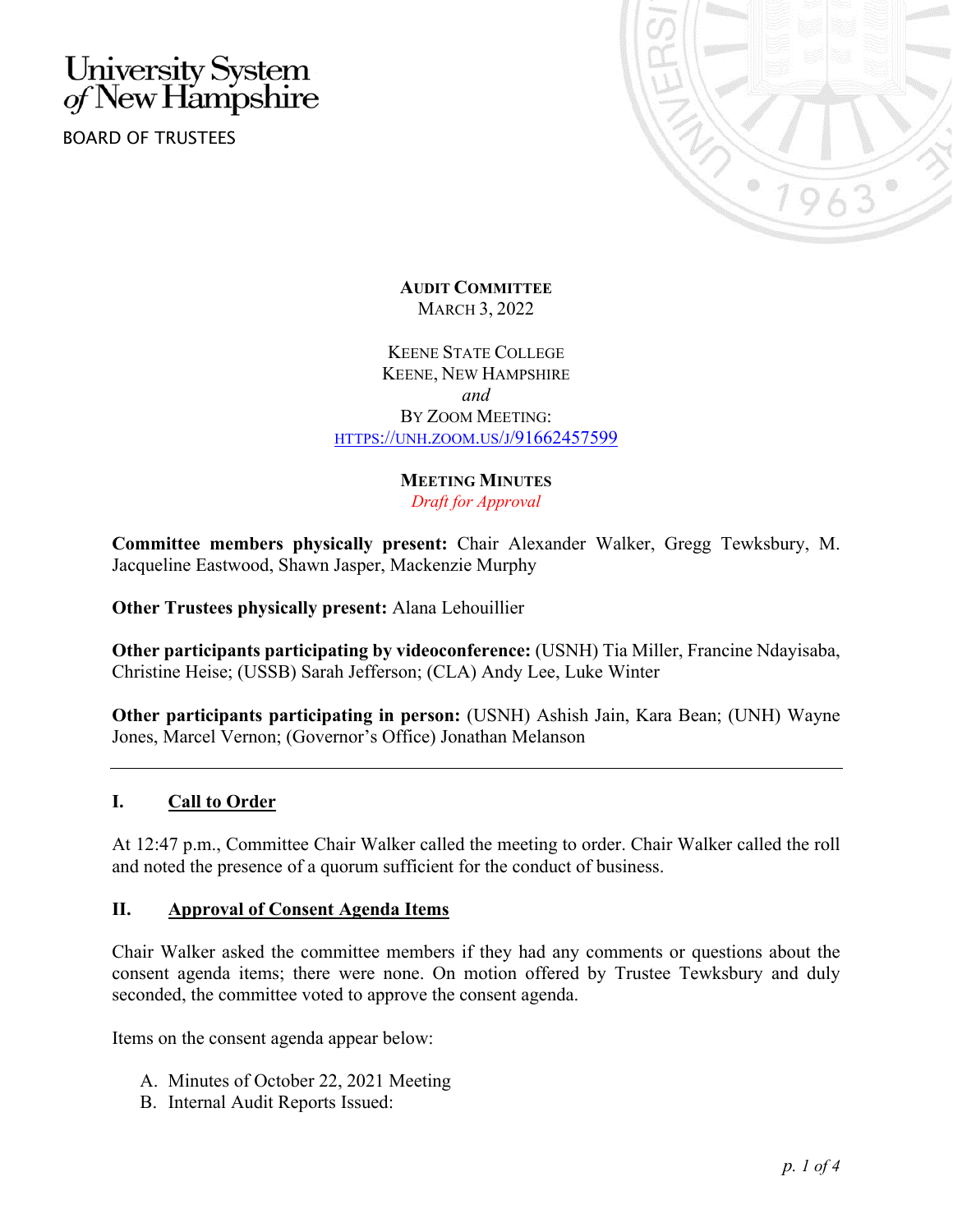- 1. UNH Spaulding Hall Project Cost Review Report
- 2. UNH Student Grades Audit Report
- 3. UNH Garage Inventory Audit Report
- 4. GSC Student Identity and Financial Verification Audit Report
- 5. PSU Financial Aid Data Security Review Report
- C. Accept UNH NCAA Agreed Upon Procedures Report
- D. ERM Update on Change Management, Campus Safety, and Compliance

#### **III. Items for Committee Consideration and Action**

#### **A. Approve appointment of CliftonLarsonAllen (CLA) as external auditors and CLA's Fiscal Year 2022 audit plan covering USNH financial statements and federal awards under the Uniform Guidance**

Mr. Lee reviewed the audit scope and deliverables, responsibility overview, audit timeline, and audit fees. The timeline is consistent with prior years and the fees are consistent with the original proposal. Mr. Lee encouraged the committee to contact him if they have suggestions for other focus areas.

Mr. Winter discussed risk assessment, fraud considerations, governance input, and new accounting standards. Data analysis is performed to detect trends. Discussions are held with management and their input is encouraged.

Mr. Winter discussed Leases GASB No. 87, a new accounting standard effective for the year ending June 30, 2022, which will likely be a heavy undertaking for USNH. He also briefly discussed Replacement of Interbank Offered Rates GASB 93 (effective 2022) and Subscription-Based Information Technology Arrangements GASB 96 (effective 2023).

Chair Walker thanked CLA and USNH management for their work.

The committee did not have any questions for CLA.

The following motion was made by Trustee Tewksbury, duly seconded, discussed, and approved with no votes abstained or dissenting.

*VOTED, on recommendation of the Chief Administrative Officer, that CliftonLarsonAllen LLP be confirmed as the external auditor for the University System of New Hampshire to provide audit services related to activities of fiscal year ending June 30, 2022.*

## **B. Approve CY22 Internal Audit Plan/Review Internal Audit's CY21 Annual Report**

Ashish Jain, USNH Director of Internal Audit, reviewed the CY 2021 annual report and CY 2022 internal audit plan. Information was provided regarding department resources, CY2021 audits, activities, advisory reports and services, organization of the department, budget, staff profiles, and 2021 planned versus actual activities, and current year initiatives. The focus of the CY2022 audit plan will be cash carrying and depositing process at campuses.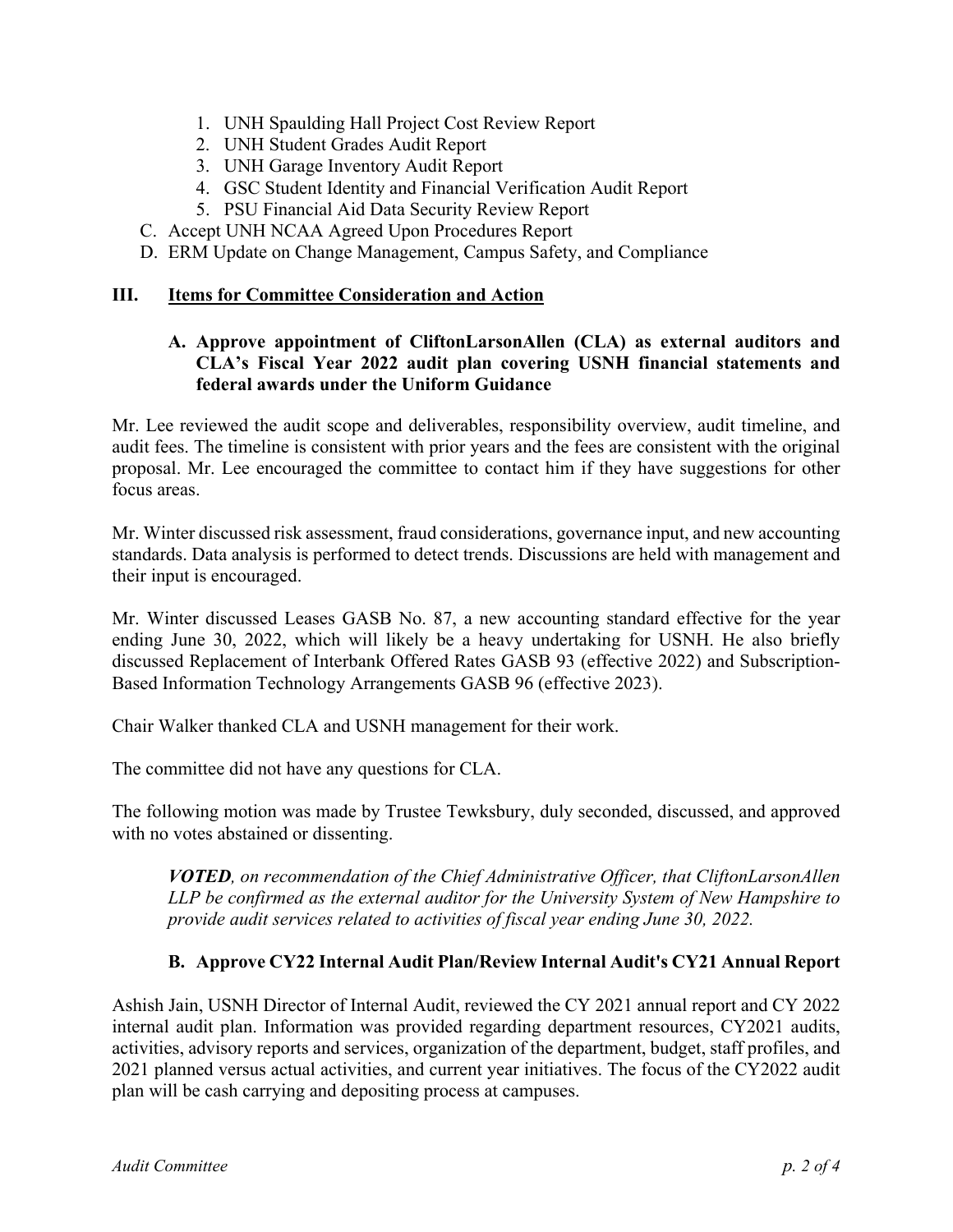Mr. Jain noted that funds to support an IT Auditor will be available in FY23.

Department activities in CY2021 included audits and advisory services, construction cost reviews (outsourced), and data analysis projects. In addition, the department maintained the Ethics and Compliance Hotline, and coordinated ERM reporting, GLBA Compliance Program changes and proposals for GASB 87 and 96 implementation assistance. Effective December 2022, annual reporting to the Board will be required under GLBA.

Internal Audit staff is actively involved in many professional organizations (IIA, ACUA, Ivy+), conferences, and associations to keep current in their work and profession. Notably, the Senior Auditor co-presented at ACUA annual conference and co-authored a paper on data acquisition, preparation, and validation.

In response to a question from Trustee Tewksbury regarding adequate resources, Mr. Jain noted that while resources may not be ideal, he feels well-supported by management and the Audit Committee. He anticipates that the search for an IT Auditor could be challenging given the market condition.

The following motion was made by Trustee Eastwood, duly seconded, discussed, and approved with no votes abstained or dissenting.

*VOTED, on recommendation of the Chief Administrative Officer, that the proposed Internal Audit Plan for CY22 be approved.*

## **V. Items for Committee Consideration and Discussion**

## **A. Internal Audit Charter Review**

The Audit Committee has the responsibility to review and assess the adequacy of the Internal Audit Charter on an annual basis and recommend any changes to the Board.

The Internal Audit Charter was last revised in April 2017. No changes to the Internal Audit Charter are recommended by USNH staff at this time.

## **B. Review status of outstanding audit issues**

Mr. Jain noted that the list of outstanding audit issues (as of December 31, 2021) includes all significant open issues from past audit reports and those that were closed since the report was last distributed to the Audit Committee. It is updated semi-annually for follow-up and control monitoring purposes. Of 89 action plans currently being tracked, 22 are from internal audit reports issued since the last semi-annual update and six have been reported by management as resolved. The remaining 61 action plans are in process, much improved, on hold, and/or management has accepted the residual risk. Audit issues are monitored and followed up on, especially those that are high risk. In response to a question from Trustee Tewksbury regarding the number of outstanding audit issues, Mr. Jain noted that while progress is being made, the list is growing. Chair Walker